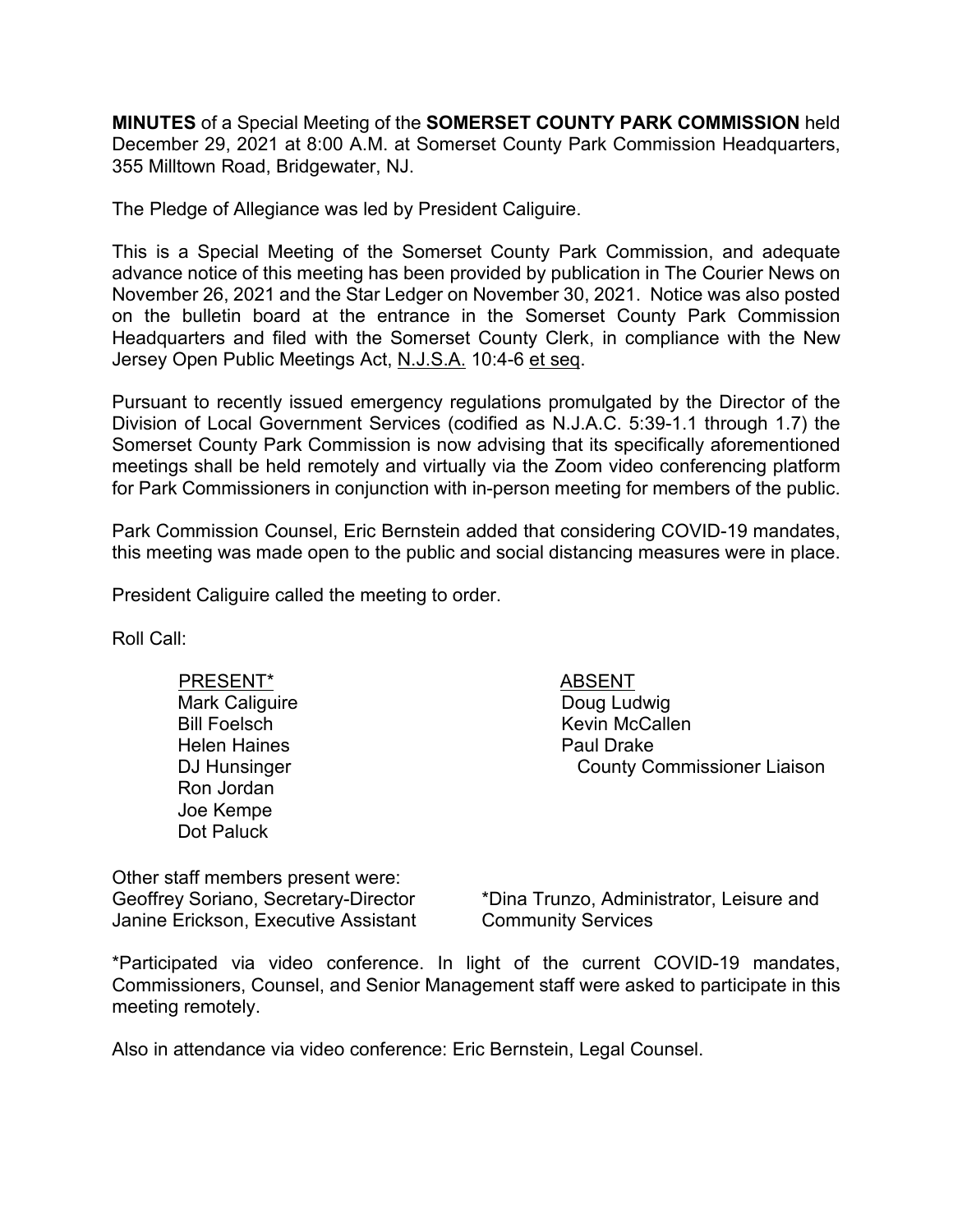#### **COMMENTS FROM THE PUBLIC**

There were no comments from the public.

## **APPROVAL OF BILLS FOR PAYMENT**

The following resolutions were moved by Commissioner Foelsch; seconded by Commissioner Hunsinger. YEAS: Commissioners Foelsch, Haines, Hunsinger, Jordan, Kempe, Paluck, and President Caliguire. NAYES: None. ABSENT: Commissioners Ludwig and McCallen.

#### **Resolution R21-282A – Transfer of Appropriations**

Resolution authorizes a transfer of appropriations in the amount of \$5,000.00 to cover salaries.

#### **Resolution R21-282 – Payment of Claims**

Resolution authorizes payment of claims in the amount of \$560,624.39 comprised of Claims in the amount of \$129,337.10, Other Expenses in the amount of \$26,399.02, and Salaries and Wages in the amount of \$404,888.27 for the period of December 9, 2021 through December 17, 2021.

#### **Resolution R21-283 – Amending and Cancelling Certification of Funds for Previously Awarded Contracts**

Resolution cancels or amends certification of funds for previously awarded contracts.

#### **CONSENT AGENDA**

#### **RESOLUTIONS**

The following resolutions were moved as amended by Commissioner Foelsch; seconded by Commissioner Jordan. YEAS: Commissioners Foelsch, Haines, Hunsinger, Jordan, Kempe, Paluck, and President Caliguire. NAYES: None. ABSENT: Commissioners Ludwig and McCallen.

#### *Resolution R21-284* **– Awarding Contract for Legal Services**

Resolution awards contract to Eric M. Bernstein & Associates, LLC for General Counsel and Rainone, Coughlin, Minchello, LLC for Labor Counsel for the period of January 1, 2022 to December 31, 2022.

#### *Resolution R21-285* **– Authorizing use of County Contract for Audit and Accounting Services**

Resolution authorizes auditing services for 2021 from Suplee Clooney & Co. in the amount of \$33,750.00.

## *Resolution R21-286 –* **Rejecting Bid for Sound Production for 2022 Summer Concerts at Duke Island Park**

Resolution rejects response received for Sound Production for incomplete and incorrect paperwork. Project will be re-solicited.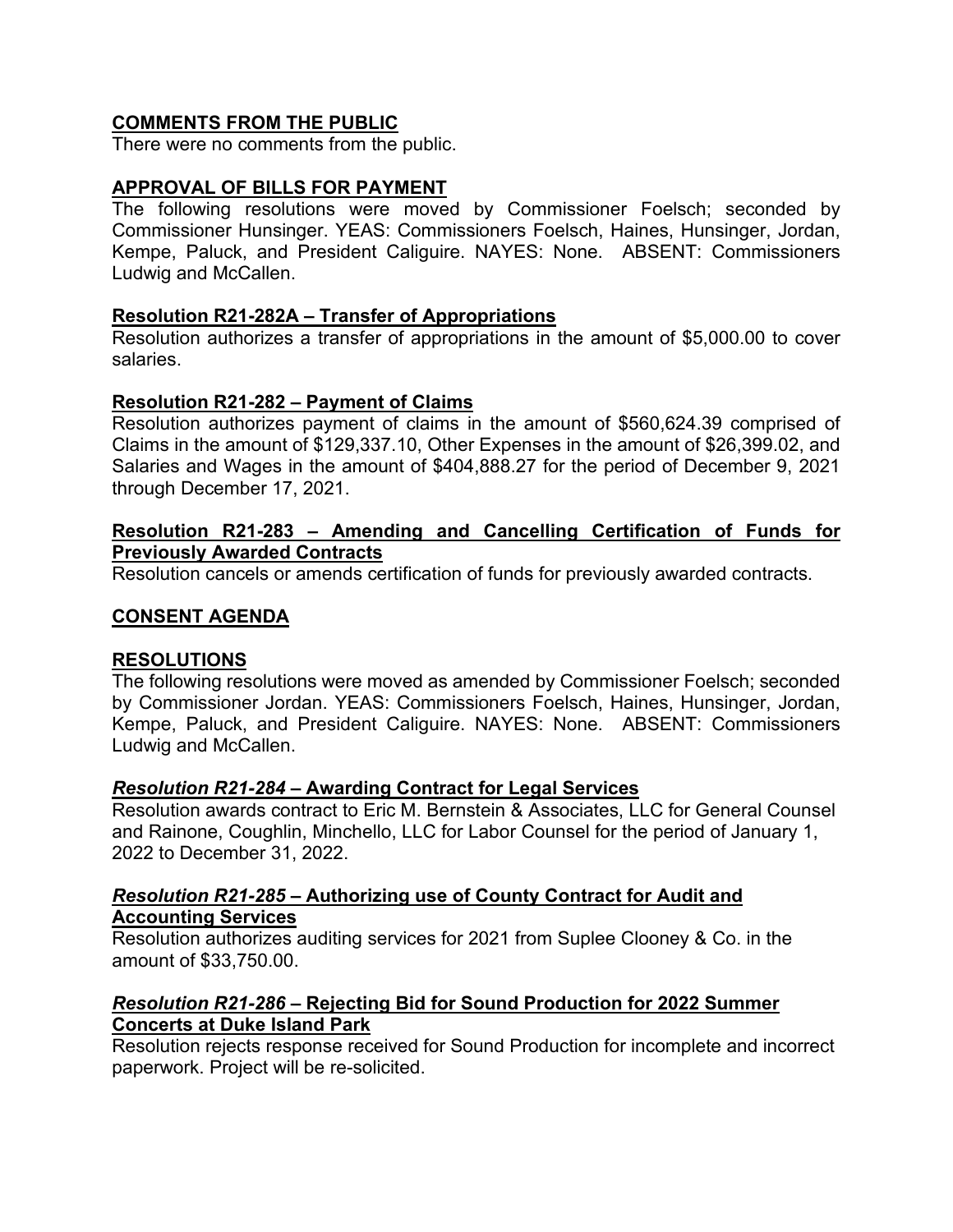# *Resolution R21-287* **– Designating Custodians of Petty Cash**

Resolution designates custodians of petty cash for 2022.

## *Resolution R21-288* **– Adopting 2022 Fee Schedule**

Resolution adopts the 2022 Fee Schedule.

## *Resolution R21-289* **– Reaffirming Cash Change Funds and Designating Custodians of Cash Change Funds**

Resolution sets forth cash change funds and designates custodians of said funds for various facilities of the Park Commission.

## *Resolution R21-290* **– Authorizing Rental of Space for Therapeutic Recreation Programs**

Resolution authorizes rental of space at the ARC of Somerset County for the period of January and February 2022.

## *Resolution R21-291 –* **Authoring use of County Contract for Purchase of Lumber and Supplies**

Resolution authorizes purchases from Continental Hardware, Inc, Landscape Materials Inc., and Madison Township Lumber & Supply Co. Inc.

# *Resolution R21-292***– Authorizing use of County Contract for Purchase of Split Rail Fence and Gates, Option A: With Installation, Option B: Without Installation**

Resolution authorizes purchases from Fox Fence Enterprises Inc. and WBE Fence Company Inc.

# *Resolution R21-293* **– Authorizing use of County Contract for Purchase of Commercial Toro Parts & Equipment**

Resolution authorizes purchases from Storr Tractor Co. and Cherry Valley Tractor Sales Inc.

## *Resolution R21-294* **– Appointing Fund Commissioners for the Somerset County Joint Insurance Fund**

Resolution appoints Geoffrey Soriano as Fund Commissioner and Donna Umgelter as alternate.

## *Resolution R21-295* **– Appointing a Fund Commissioner to the Southern Skyland Regional Health Insurance Fund**

Resolution appoints Geoffrey Soriano as Fund Commissioner and Donna Umgelter as alternate.

# *Resolution R21-296* **- Designating Representative to the Regional Center Partnership of Somerset County, Inc.**

Resolution appoints Geoffrey Soriano as voting representative and Dina Trunzo as alternate.